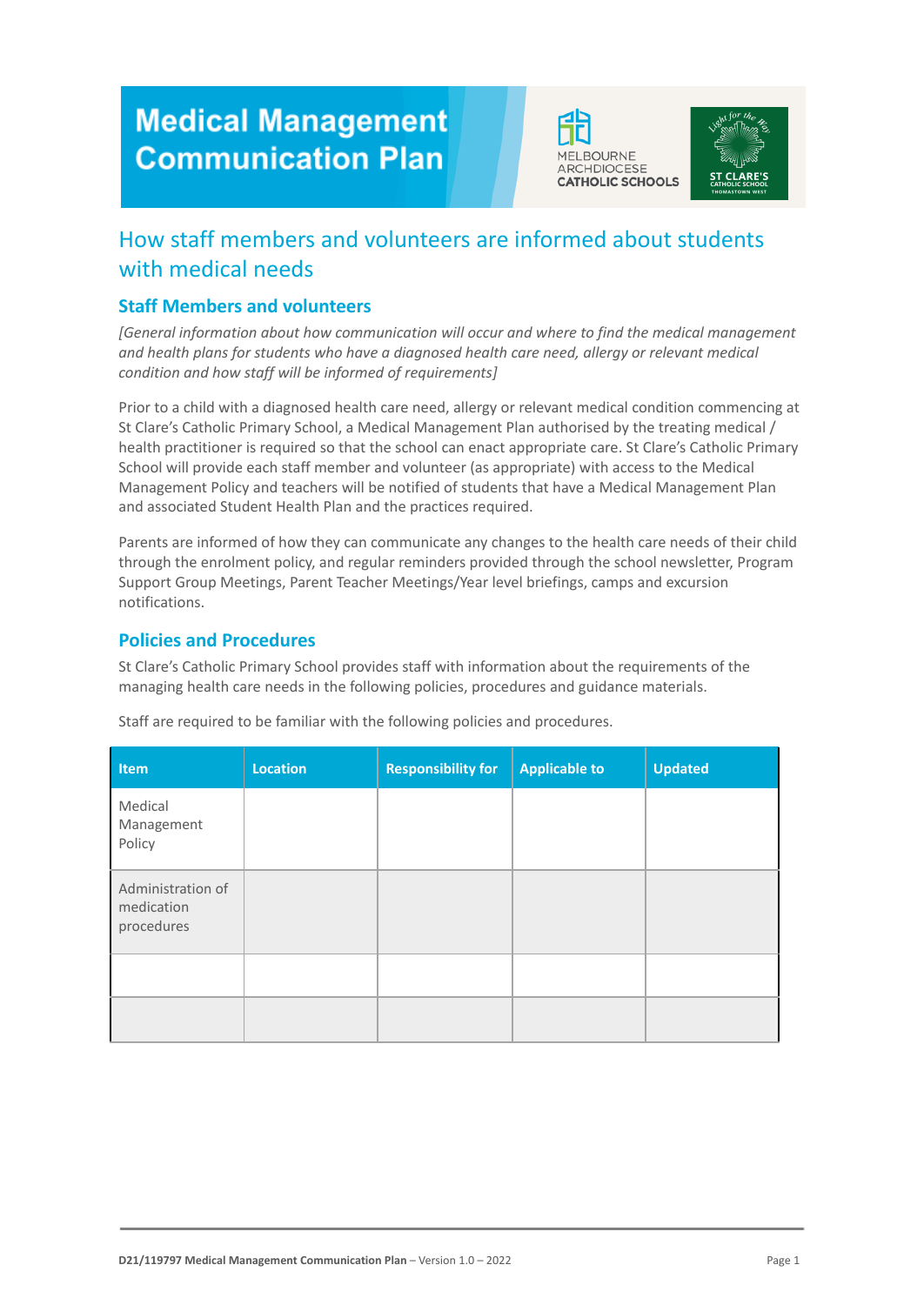### **Communication protocols**

Staff, volunteers and parents are informed about school practices to manage medical conditions in the following ways:

| What will be<br>communicated?                                                                                                                 | Date/Frequency e.g.<br>termly, annually etc | How will this communication occur? / What is the process?                                                                                                                                                                                                                                                          |
|-----------------------------------------------------------------------------------------------------------------------------------------------|---------------------------------------------|--------------------------------------------------------------------------------------------------------------------------------------------------------------------------------------------------------------------------------------------------------------------------------------------------------------------|
| Parents are informed<br>of how they can<br>communicate<br>medical needs and<br>any changes to the<br>health care needs of<br>their child.     |                                             | This is done on enrolment and via the Medical Management<br>Policy. Enrolment Packs include advice about the<br>requirement to provide relevant medical information and<br>diagnoses.                                                                                                                              |
|                                                                                                                                               |                                             | A notice placed in the school newsletter each term advising<br>parents to notify the school office if medical needs for their<br>child changes. Reminders are also provided to families<br>regarding medication and that it needs to be handed to the<br>office with a medical form signed.                        |
|                                                                                                                                               |                                             | All parents of children will be asked to update advice related<br>to any health care needs prior to all excursions and camps.                                                                                                                                                                                      |
|                                                                                                                                               |                                             | Parents of children with existing Medical Management Plans<br>and Student Health Plans are provided with a regular<br>(generally annual) reminder of the requirement to provide<br>the school with any updates/ changes to their child's health<br>care needs                                                      |
| All school staff and<br>volunteers are<br>provided with<br>information about<br>the requirements for<br>managing student<br>health care needs |                                             | School staff and volunteers are provided with information as<br>part of the induction into the school, on the Medical<br>Management Policy and Administration of Medication<br>Procedures - including in the staff induction / induction<br>manual, as well as annual teacher briefings.                           |
|                                                                                                                                               |                                             | Additional staff meetings/training sessions to update staff on<br>changes in policies, process for review of medical<br>management, updated risk mitigation plans or newly<br>diagnosed conditions.                                                                                                                |
|                                                                                                                                               |                                             | Staff are provided with details about:                                                                                                                                                                                                                                                                             |
|                                                                                                                                               |                                             | where the Medical Management Plans, Student Health<br>Plans and medication are located<br>Protocols for the use of children's health care<br>$\bullet$<br>information for the purpose of the health, safety and<br>wellbeing of the child<br>Protocols for contacting an additional First Aid Officer<br>$\bullet$ |
| All relevant school<br>staff are provided<br>with training about<br>the requirements for<br>managing student<br>health care needs             |                                             | First Aid Officers at St Clare's Catholic Primary School have<br>current first aid certification                                                                                                                                                                                                                   |
|                                                                                                                                               |                                             | All school staff have certification in the management of<br>anaphylaxis                                                                                                                                                                                                                                            |
|                                                                                                                                               |                                             | All school staff and volunteers are provided with a<br>six-monthly anaphylaxis briefing                                                                                                                                                                                                                            |
|                                                                                                                                               |                                             | All St Clare's Primary School staff participate in annual CPR<br>training                                                                                                                                                                                                                                          |